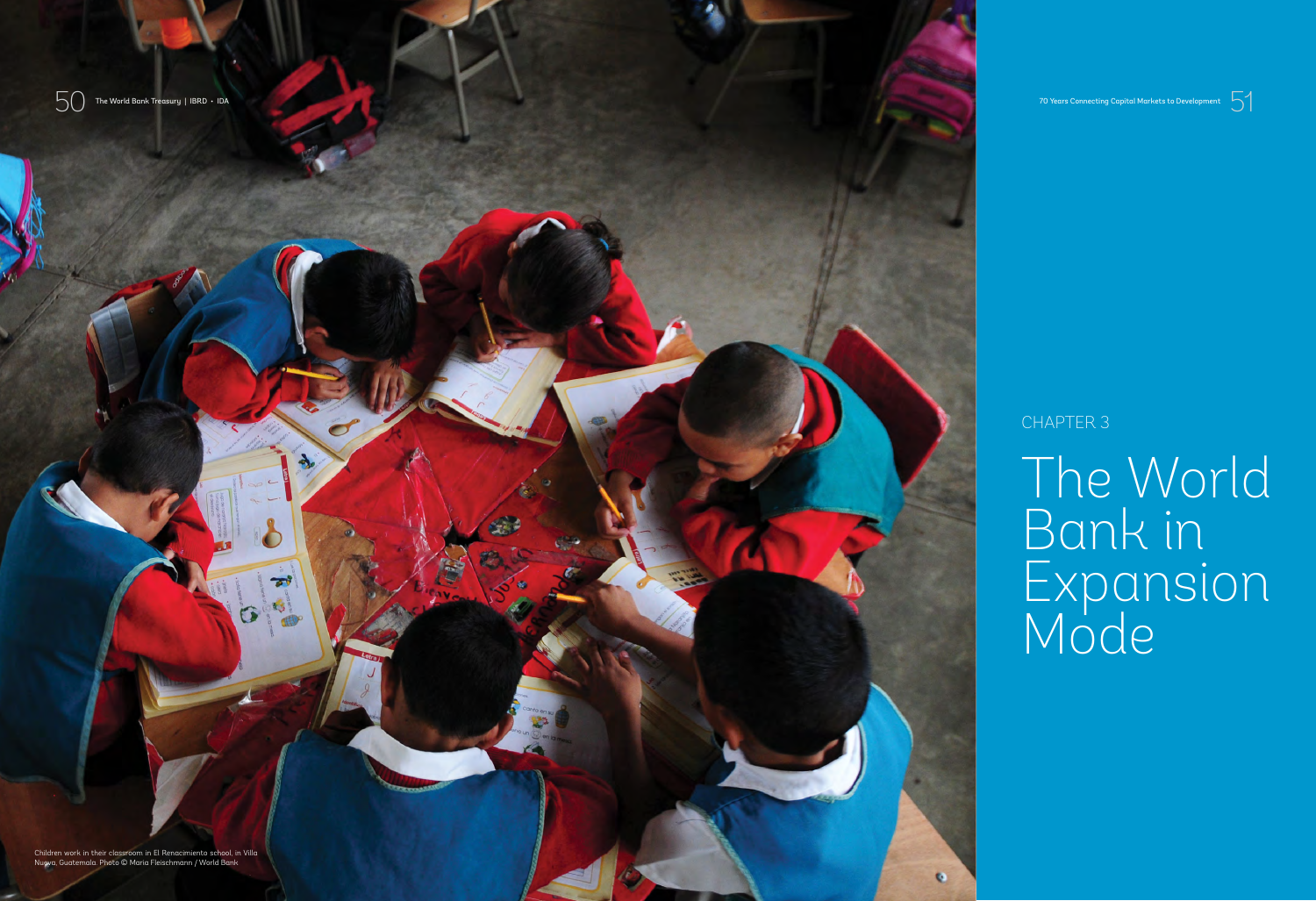



The World Bank dramatically accelerated its activities and global presence under President Robert McNamara, who was appointed in 1968.

The focus shifted from building infrastructure to alleviating poverty. McNamara set out his philosophy and goals in a remarkable address to the Board of Governors in Nairobi on September 24, 1973.15 He reported that the World Bank had doubled its operations and nearly quadrupled net borrowing from 1969 to 1973 as compared with the previous five-year period.

He posited that the fundamental case for development assistance was a moral one. "The whole of human history has recognized the principle—at least in the abstract—that the rich and the powerful have a moral obligation to assist the poor and the weak," he said. The World Bank's objective was nothing less than to end poverty McNamara said.16

The ambitious goal of tackling poverty and inequality head-on required a different order of investment and thus a rethink of the ways in which money could be raised. Eugene Rotberg, who became the World Bank's longest-serving Treasurer from 1968 to 1987, was the man for the job. As the World Bank's President ramped up loans, the Treasurer plunged into more innovative ways to raise money. To some



World Bank meeting in Nairobi, Kenya, 1973, Robert McNamara World Bank President. Photo © Camerapix, Keystone Pictures USA / ZUMAPRESS.com / Alamy Live News

1968–1981

*"In my view, the fundamental case for development assistance is the moral one. The whole of human history has recognized the principle—at least in the abstract—that the rich and the powerful have a moral obligation to assist the poor and the weak."* 

A Cambodian farmer Men Leng, 40, gets her first harvest in Prey Thom village, Reaksmei Sameakki Commune, Aoral district in Kampong Speu Province. Leng is one of 400 landless and land-poor families who received a social land concession from the government under the associated LASED project, funded by JSDF through the World Bank and implemented by Life with Dignity (LWD). Photo © Chor Sokunthea / World Bank

Robert McNamara, World Bank President,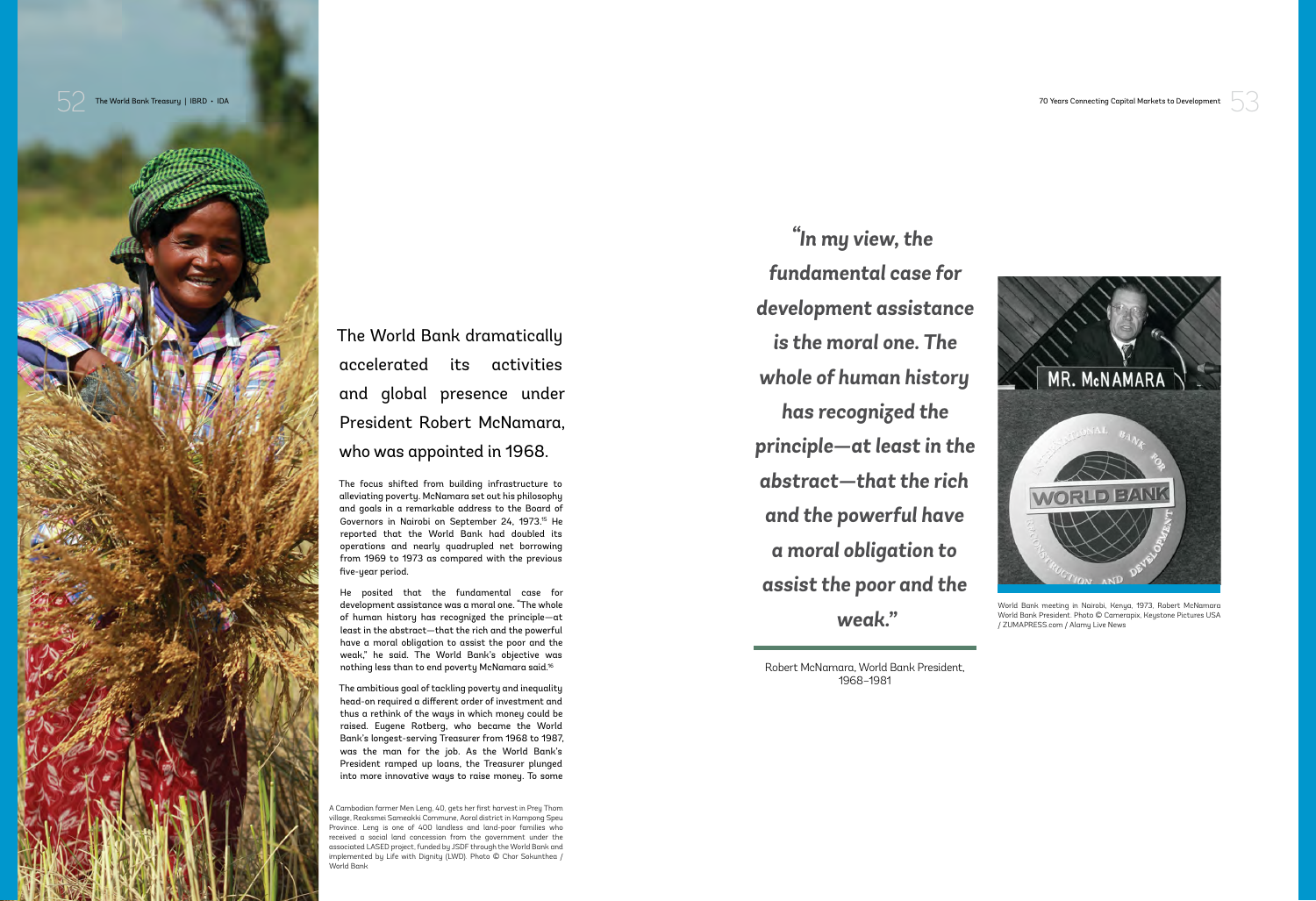



extent, McNamara and Rotberg were building on the unrealized ambition of the previous President, George D. Woods, to make the World Bank more responsive to the needs of developing countries, especially in view of the large number of African nations joining the World Bank during the first half of the 1960s. The new leadership changed the look and feel of the institution as they steered more loans toward what Rotberg called "non-cash flow generating projects" in areas such as health and education.

The previous Treasurer, Robert Cavanaugh, believed that this approach would be resisted by bond-holders who would not "feel that this is a field in which we could prudently hope to lend and get the money back and, thus, be able to repay our bonds."17 Rotberg noted, however, that "over time, the financial community came to accept the fact that lending to governments not supported by cash flow was okay, if it contributed to growth. They came to understand why we shifted to education, population, health, and later (as I believe these were precursors) to structural lending."18

"In Japan, we went to trust banks; then we went to insurance companies; then we went to what are called the regional banks; then we went to securities firms; then we went to the Bank of Japan," he said. "In other words, we looked for pools of accumulated wealth and tried to connect them with the World Bank. I didn't use traditional vehicles to approach them. We opened up ten discrete pockets of wealth in Germany, Switzerland, and Japan. That created an environment where they began to compete with each other."<sup>21</sup>

Rotberg's energetic pursuit of ever-more sophisticated transactions heralded a revolution in development finance with innovations such as derivatives. Eventually, he was not only managing and investing over \$20 billion in liquid assets in 20 different currencies, but also increased borrowing from \$500 million to \$10 billion a year. The amount of International Bank for Reconstruction and Development bonds outstanding increased by nearly 590%, from \$3.29 billion at the end of 1968 to \$22.6 billion at the end of 1978.

Rotberg was happy to shake things up. "There are traditional ways to borrow and there are untraditional ways to borrow. If you borrow in untraditional ways, you may end up upsetting people who you've grown up with, and people don't do things like that. I didn't have that problem. I eagerly sought out new sources of funds,"19 he said.

"The more sources I could borrow from, the fewer problems there were. The idea was to always borrow when we did not need to, from people who had the money to lend," he said. In Germany, for example, the World Bank tapped into cooperative savings banks. "Traditionally, these institutions bought German government bonds, but we went to them directly and basically asked to borrow their excess savings. We offered them ten basis points more than government bonds. "Overnight we opened a brand-new market,"<sup>20</sup> Rotberg stated further.

But never did the World Bank engage in any financial transaction with a country's private sector without fully briefing the finance ministry or the central bank first. "You could not go into Switzerland or Germany and say, 'I have an interesting new product here,' if that product was something which was anathema to government policy. For example, in Germany they never liked floating rate instruments, because they believed that weakened the nation's commitment to control inflation"22 explained Rotberg.

The safety and liquidity in World Bank bonds also caught the attention of the official sector. The share of the World Bank's debt placed with central banks and other official institutions reached a peak in the mid-1970s, representing 80 percent of the total funding program in financial year 1974 and 76 percent in 1975. While the Bundesbank and the Bank of Japan remained the largest lenders to the World Bank in those years, the World Bank also borrowed from the governments of Abu Dhabi, Iran, Libya, Nigeria, Oman, Saudi Arabia, and Venezuela, tapping into the high reserve levels of these petroleum exporting countries.

### **Japan's Rise**

The World Bank's relationship with Japan, which went rapidly from being a borrower to a critical source of funds largely because of its booming exports, reflected the country's remarkable economic

The World Bank Treasury | IBRD • IDA 70 Years Connecting Capital Markets to Development

recovery following its defeat in World War II. Between 1953 and 1966, the World Bank made 31 loans to Japan totaling \$863 million. These loans funded important economic development projects across the country, among other things helping to rebuild Japan's electrical power capacity and develop its transportation network, including construction of the Meishin and Tomei expressways and the first bullet train (shinkansen) line.

The World Bank's final loan to Japan was signed in 1966, and by early 1970, the direction of the flow of capital between the Bank and Japan was reversed when the World Bank borrowed 72 billion Japanese yen (the equivalent of \$200 million) from the Bank of Japan in two tranches. In making the deal, the Japanese central bank noted the World Bank's huge contribution to the development of the Japanese economy and expressed a desire to "help the World Bank's activities and thereby strengthen international monetary cooperation."23



Robert McNamara World Bank President 1968–1981 Photo © World Bank Archives



Robert Cavanaugh World Bank Treasurer 1959–1968 Photo © World Bank Archives



Eugene Rotberg World Bank Treasurer 1968–1987 Photo © World Bank Archives

Jessica Einhorn, World Bank Treasurer, 1992–1995

## *"It's crucial to link development to capital markets because only capital markets can provide the volumes of funds that are needed in order to have an impact on development."*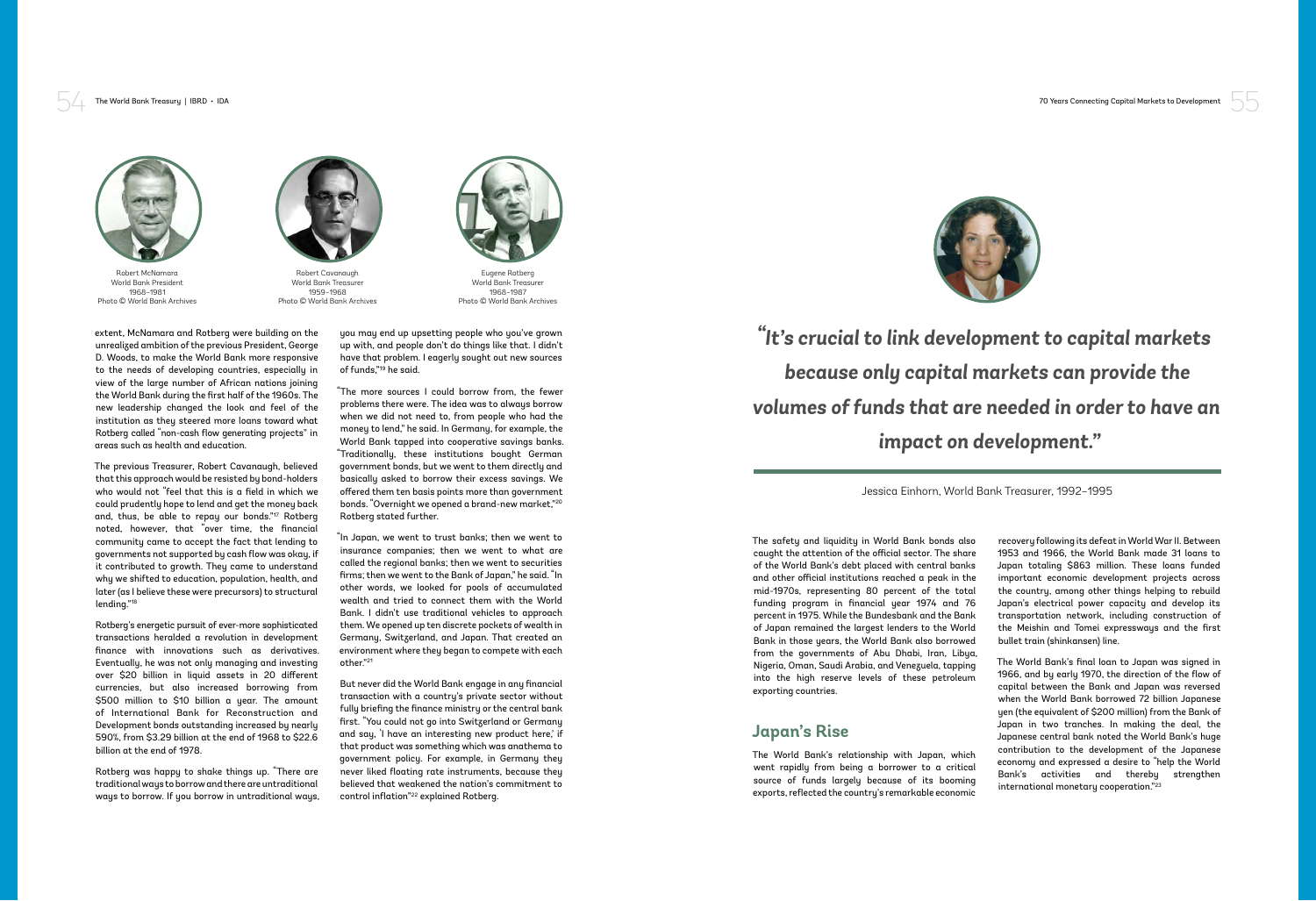57

of the Agreement with Commissioned Banks which will be executed. These

 $-2-$ 

Thomas M. Clyde

The following year, the World Bank issued its first public bond to Japanese investors, an 11 billion Japanese yen (then equivalent to approximately \$30 million) 10-year issue that paid a 7 ¾ percent coupon. The issue was managed by Nomura Securities, and the Industrial Bank of Japan (a predecessor of Mizuho) acted as the agent bank (commissioned company). That bond was one of the first "Samurai bonds" ever issued (a Japanese yen–denominated bond issued in the domestic Japanese market by a foreign issuer). The World Bank's inaugural Samurai bond helped to develop this new market and paved the way for the first sovereign Samurai bond (by Australia in 1979) and eventually the first corporate Samurai bond (by Sears in 1979). The World Bank would continue to be an active issuer of Samurai bonds for the rest of the 1970s and the first half of the 1980s (and still occasionally issues in that format on investor request).

During the same period, the World Bank also regularly borrowed from Japanese commercial and trust banks in syndicated loan form. Syndicated loans were preferred by Japanese banks, because at that time they were prohibited from dealing in securities. By the end of 1971, Japanese investors held 8 percent of the World Bank's outstanding debt (led by the Bank of Japan), while investors in the United States held 38 percent and those in Germany 27 percent. Japan was already a net creditor of the World Bank, with the amount of outstanding World Bank debt held by Japanese institutions and individuals exceeding the outstanding balance of World Bank loans to the country.

In 1985, following moves by the Japanese government to liberalize its capital markets and internationalize the Japanese yen, the World Bank issued its first "Shogun bond" (a foreign currency–denominated bond issued in the domestic Japanese market), a \$300 million 10½ percent ten-year issue. The transaction was lead managed by Nomura Securities, with Daiwa Securities acting as co-lead manager. This marked the beginning of the practice by World Bank Treasury of providing investment products denominated in a foreign currency to Japanese investors, which continues today.

In 1987, the World Bank further built on its history of innovations for the Japanese market when it issued its first "Daimyo bond" (a yen-denominated bond that settles in a European clearing system) lead managed by Daiwa Securities. Five years after that, the World Bank issued the world's first Japanese yendenominated global bond. "Japanese institutions learned a lot from the global approach of the World Bank," said Hiroyuki Tanaka, a Senior Financial Officer at World Bank Treasury in Tokyo during the 1990s. "So, the relationship with the World Bank was very important for them."24

Former World Bank Treasurer Jessica Einhorn explained the importance of the Japanese relationship



Public Bond Issue

At the same time the 4 chief executives of the Commissioned Banks<br>will affix their signatures in Japanese characters to 4 of the 5 copies

Japanese Borrowings September 1971: Signing Agreements. Photo © World Bank Archives



A World Bank loan of \$80 million in 1961 helped finance the new Tokaido Shinkansen (bullet train line) in Japan. Photo © World Bank Group

## The World Bank Treasury | IBRD • IDA 70 Years Connecting Capital Markets to Development



Samurai Bond. Photo © World Bank Archives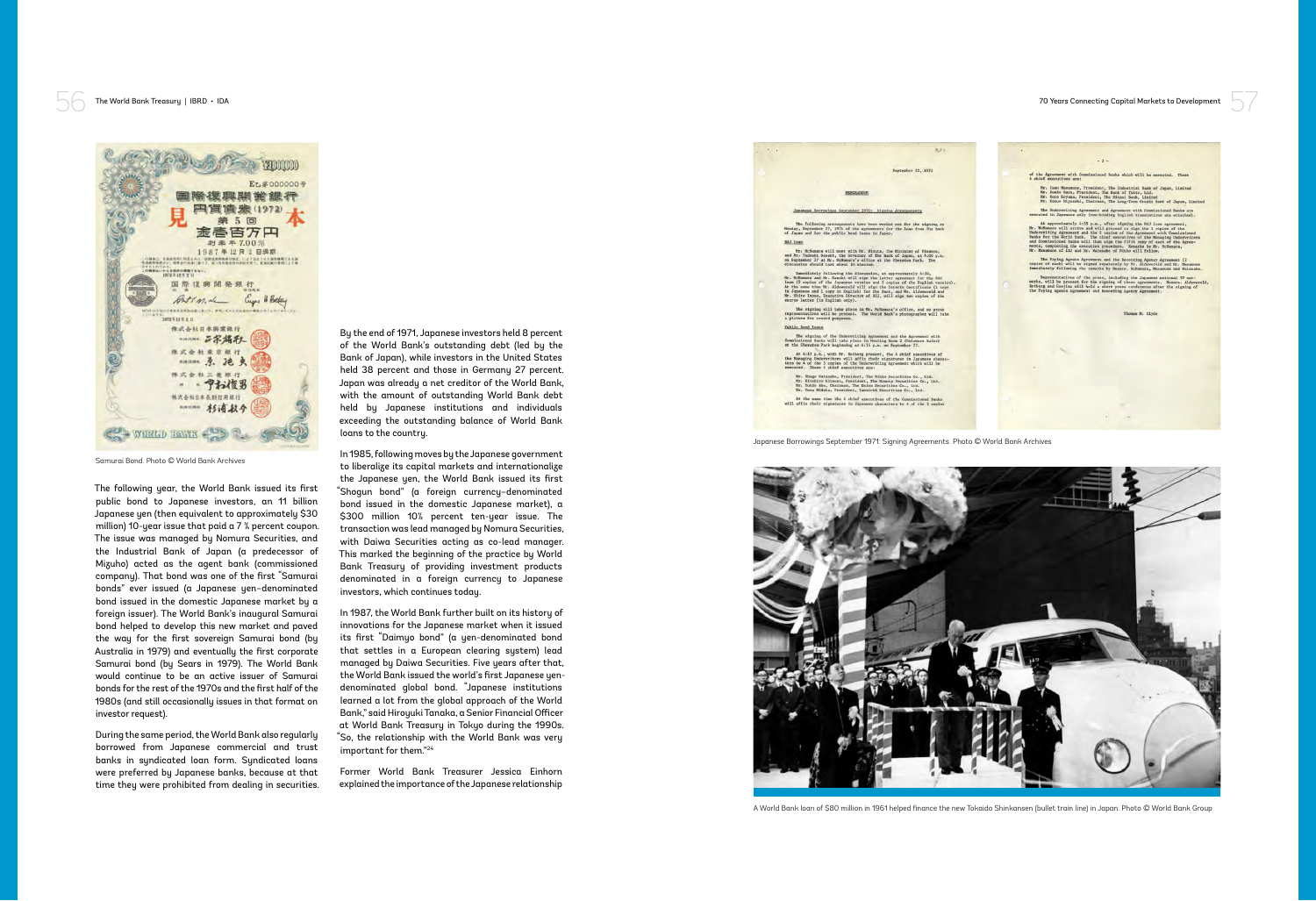59

at that time for the World Bank: "It is not that the Japanese invested in our bonds—we had investors all over the world—it was that the Japanese gave us so much access to their capital market, preferential access, until capital markets really opened."

Over the past two decades, the World Bank has been one of the largest issuers of Uridashi bonds (bonds issued overseas and sold to Japanese retail investors). Because of the extraordinarily low Japanese yen interest rates during this period, Japanese investors were attracted to Uridashi bonds denominated in higher-yielding currencies. The currencies that have been popular with Uridashi investors have fluctuated over time and have included (among others) U.S. dollars, Australian dollars, New Zealand dollars, South African rands, and Brazilian real.

The World Bank has also been an active issuer of structured notes in Japan. These structures have permitted Japanese investors to take views on a variety of economic variables, such as equity index levels, foreign exchange and interest rates, and the slope of the yield curve. Moreover, Japan has been a very active market for the World Bank's sustainable development product innovations, such as the creation of the World Supporter Fund and carbon

The World Bank Treasury | IBRD • IDA 70 Years Connecting Capital Markets to Development

emission reduction linked bonds (described in Chapter 7). "The Japanese structured note market has been an important source of funding for the World Bank for decades and has also been the launching pad for some of our most innovative structures—from carbon emission rights linked bonds to dual currency structures to equity linked notes," said Michael Bennett, Head of Derivatives and Structured Finance in the World Bank Treasury.

In addition to becoming an important market for World Bank bonds over the past five decades, Japan also became the World Bank's fifth-largest shareholder in 1970 and its second largest in 1984 (a position it retains today) as well as one of the largest contributors to International Development Association. Japan therefore, has a truly special place in the history of mobilizing resources for the World Bank. Andrea Dore, Treasury's Head of Funding, noted, "Japan is a very important market for the World Bank bonds. From Hokkaido in the north to Okinawa in the south, one can find investors institutional and retail—who support the World Bank's mission and recognize the high quality and safety of World Bank bonds through their investments."

William Mansfield, President and CEO, MUFG Securities Americas Inc.



*"IBRD has been instrumental in facilitating and expanding the Uridashi market since its inception in the early 1990s. IBRD's exceptional credit and name recognition helped broaden the product's appeal to the retail investor. IBRD was one of the first in the structured Uridashi note market in the 1990s with their dual currency offerings, and as a result, MUFG sought IBRD's help to meet investor needs via new yield enhanced structured Uridashi products."*

A view of the expressway between Kyoto and Hikono, part of the Tokyo-Kobe Expressway. The World Bank made several loans to the Nihon Doro Kodan (Japan Highway Public Corporation) to help finance the construction of the 335-mile toll express highway between Tokyo and

Kobe. Photo © United Nations / World Bank Archives